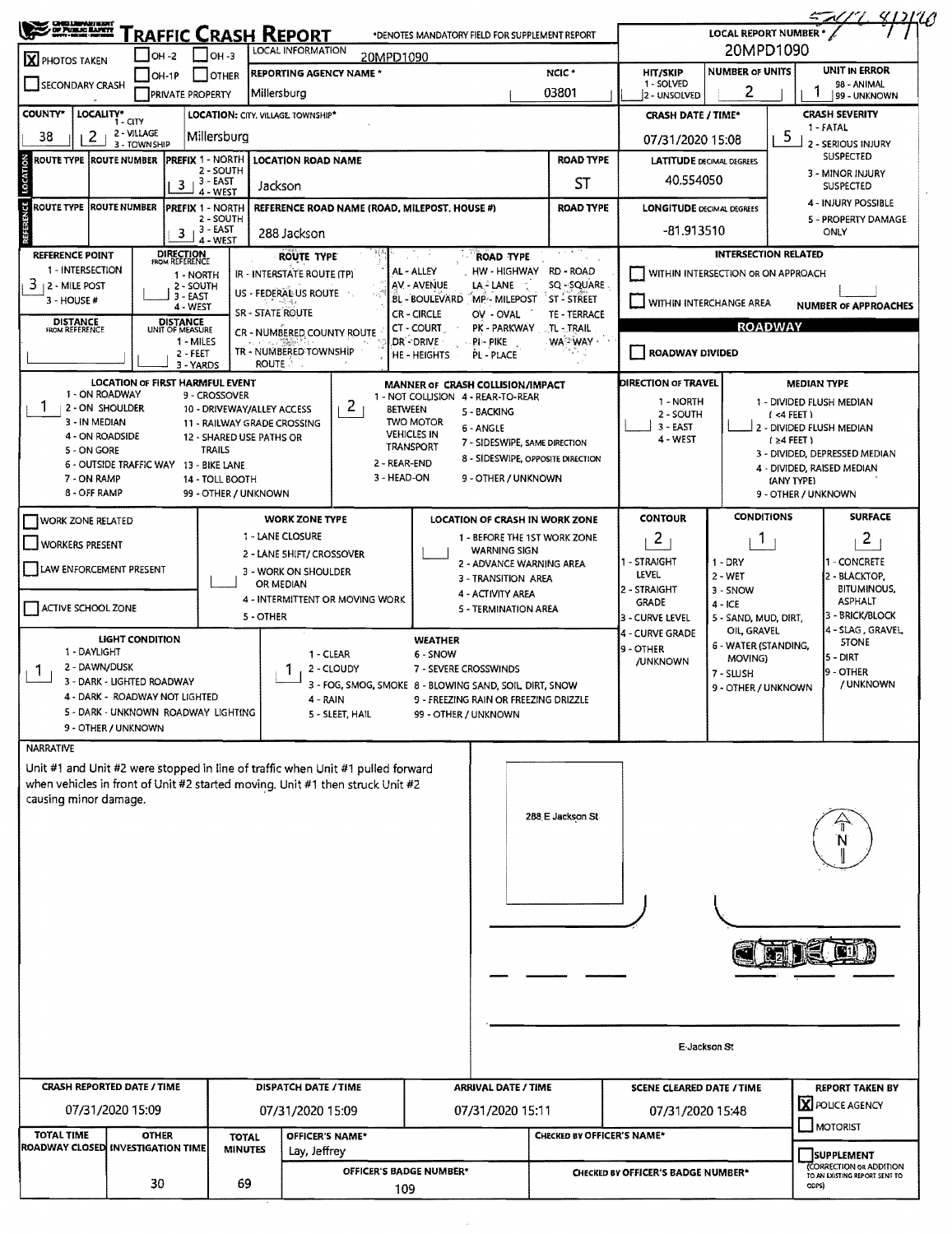|                                                                                                                                                                                                 | <b>OHO DEPARTMENT</b><br>OF FUNJE MAYOY                                 |                                                           | <b>LOCAL REPORT NUMBER</b> |                                                                        |                                                                              |                                                              |                                                                |                                                                 |                                                       |                                                        |  |  |  |  |  |
|-------------------------------------------------------------------------------------------------------------------------------------------------------------------------------------------------|-------------------------------------------------------------------------|-----------------------------------------------------------|----------------------------|------------------------------------------------------------------------|------------------------------------------------------------------------------|--------------------------------------------------------------|----------------------------------------------------------------|-----------------------------------------------------------------|-------------------------------------------------------|--------------------------------------------------------|--|--|--|--|--|
|                                                                                                                                                                                                 |                                                                         |                                                           | 20MPD1090                  |                                                                        |                                                                              |                                                              |                                                                |                                                                 |                                                       |                                                        |  |  |  |  |  |
| UNIT#                                                                                                                                                                                           | OWNER NAME: LAST, FIRST, MIDDLE (CI SAME AS DRIVER)                     |                                                           |                            |                                                                        |                                                                              |                                                              | OWNER PHONE:INCLUDE AREA CODE (E) SAME AS GRIVER!              | DAMAGE                                                          |                                                       |                                                        |  |  |  |  |  |
| ำ                                                                                                                                                                                               | MIZER, BREANNA, M                                                       |                                                           |                            |                                                                        |                                                                              | 330-275-9366                                                 |                                                                | <b>DAMAGE SCALE</b>                                             |                                                       |                                                        |  |  |  |  |  |
| 1 - NONE<br>3 - FUNCTIONAL DAMAGE<br>OWNER ADDRESS: STREET, CITY, STATE, ZIP ( C SAME AS DRIVER)<br>2<br>2 - MINOR DAMAGE<br>4 - DISABLING DAMAGE<br>610 E MAIN ST, SMITHVILLE, OH, 44677       |                                                                         |                                                           |                            |                                                                        |                                                                              |                                                              |                                                                |                                                                 |                                                       |                                                        |  |  |  |  |  |
|                                                                                                                                                                                                 | <b>COMMERCIAL CARRIER: NAME, ADDRESS, CITY, STATE, ZIP</b>              |                                                           |                            |                                                                        | COMMERCIAL CARRIER PHONE: INCLUDE AREA CODE                                  |                                                              |                                                                |                                                                 | 9 - UNKNOWN                                           |                                                        |  |  |  |  |  |
|                                                                                                                                                                                                 |                                                                         |                                                           |                            |                                                                        |                                                                              |                                                              |                                                                | <b>DAMAGED AREA(S)</b>                                          |                                                       |                                                        |  |  |  |  |  |
|                                                                                                                                                                                                 | LP STATE   LICENSE PLATE #                                              |                                                           |                            | <b>VEHICLE IDENTIFICATION #</b>                                        |                                                                              | <b>VEHICLE YEAR</b>                                          | <b>VEHICLE MAKE</b>                                            | INDICATE ALL THAT APPLY                                         |                                                       |                                                        |  |  |  |  |  |
| OН                                                                                                                                                                                              | <b>HRD8901</b>                                                          |                                                           |                            | KMHDU46D08U362157                                                      |                                                                              | 2008                                                         | <b>HYUNDAI</b>                                                 |                                                                 |                                                       |                                                        |  |  |  |  |  |
| <b>INSURANCE COMPANY</b><br><b>INSURANCE POLICY #</b><br><b>INSURANCE</b><br><b>AJVERIFIED</b><br>6002270962                                                                                    |                                                                         |                                                           |                            |                                                                        |                                                                              | <b>COLOR</b>                                                 | <b>VEHICLE MODEL</b>                                           |                                                                 |                                                       |                                                        |  |  |  |  |  |
|                                                                                                                                                                                                 | <b>GEICO</b><br><b>TYPE OF USE</b>                                      |                                                           |                            | US DOT #                                                               |                                                                              | TAN<br>TOWED BY: COMPANY NAME                                | ELANTRA                                                        |                                                                 |                                                       |                                                        |  |  |  |  |  |
| COMMERCIAL                                                                                                                                                                                      | GOVERNMENT                                                              | IN EMERGENCY<br>RESPONSE                                  |                            |                                                                        |                                                                              |                                                              |                                                                |                                                                 |                                                       |                                                        |  |  |  |  |  |
| INTERLOCK                                                                                                                                                                                       |                                                                         | # OCCUPANTS                                               |                            | VEHICLE WEIGHT GVWR/GCWR<br>1 - s 10K LBS.                             |                                                                              | <b>HAZARDOUS MATERIAL</b><br> MATERIAL<br>CLASS <sup>#</sup> | PLACARD ID #                                                   |                                                                 |                                                       |                                                        |  |  |  |  |  |
| DEVICE<br>EQUIPPED                                                                                                                                                                              | <b>HIT/SKIP UNIT</b>                                                    |                                                           |                            | 2 - 10.001 - 26K LBS.<br>3 - > 26K LBS.                                | RELEASED<br>PLACARD                                                          |                                                              |                                                                |                                                                 |                                                       |                                                        |  |  |  |  |  |
| 12 - GOLF CART<br>18 - LIMO (UVERY VEHICLE)<br>23 - PEDESTRIAN/SKATER<br>1 - PASSENGER CAR<br>6 - VAN (9-15 SEATS)<br>12                                                                        |                                                                         |                                                           |                            |                                                                        |                                                                              |                                                              |                                                                |                                                                 |                                                       |                                                        |  |  |  |  |  |
| 2 - PASSENGER VAN<br>7 - MOTORCYCLE 2-WHEELED<br>13 - SNOWMOBILE<br>24 - WHEELCHAIR (ANY TYPE)<br>19 - BUS (16+ PASSENGERS)<br>(MINIVAN)<br><b>B - MOTORCYCLE 3-WHEELED</b><br>14 - SINGLE UNIT |                                                                         |                                                           |                            |                                                                        |                                                                              |                                                              |                                                                |                                                                 |                                                       |                                                        |  |  |  |  |  |
|                                                                                                                                                                                                 | UNIT TYPE 3 - SPORT UTILITY<br>VEHICLE                                  | 9 - AUTOCYCLE                                             |                            | <b>TRUCK</b>                                                           | 20 - OTHER VEHICLE<br>21 - HEAVY EQUIPMENT                                   |                                                              | 25 - OTHER NON-MOTORIST<br>26 - BICYCLE                        |                                                                 | 10                                                    |                                                        |  |  |  |  |  |
|                                                                                                                                                                                                 | 4 - PICK UP                                                             | 10 - MOPED OR MOTORIZED<br><b>BICYCLE</b>                 |                            | 15 - SEMI-TRACTOR<br>16 - FARM EQUIPMENT                               |                                                                              | 22 - ANIMAL WITH RIDER OR<br>ANIMAL-DRAWN VEHICLE            | 27 - TRAIN                                                     |                                                                 |                                                       |                                                        |  |  |  |  |  |
|                                                                                                                                                                                                 | 5 - CARGO VAN<br>(ATV/UTV)                                              | 11 - ALL TERRAIN VEHICLE                                  |                            | 17 - MOTORHOME                                                         |                                                                              |                                                              | 99 - UNKNOWN OR HIT/SKIP                                       |                                                                 |                                                       |                                                        |  |  |  |  |  |
|                                                                                                                                                                                                 | # OF TRAILING UNITS                                                     |                                                           |                            |                                                                        |                                                                              |                                                              |                                                                | 12                                                              |                                                       | 12                                                     |  |  |  |  |  |
|                                                                                                                                                                                                 | WAS VEHICLE OPERATING IN AUTONOMOUS<br><b>MODE WHEN CRASH OCCURRED?</b> |                                                           |                            | 0 - NO AUTOMATION                                                      |                                                                              | 3 - CONDITIONAL AUTOMATION 9 - UNKNOWN                       |                                                                |                                                                 |                                                       |                                                        |  |  |  |  |  |
| Ζ                                                                                                                                                                                               |                                                                         |                                                           | 0<br>1 - DRIVER ASSISTANCE |                                                                        |                                                                              |                                                              |                                                                |                                                                 |                                                       |                                                        |  |  |  |  |  |
|                                                                                                                                                                                                 | 1 - YES 2 - NO 9 - OTHER / UNKNOWN                                      |                                                           | <b>MODE LEVEL</b>          | AUTONOMOUS 2 - PARTIAL AUTOMATION 5 - FULL AUTOMATION                  |                                                                              |                                                              |                                                                |                                                                 |                                                       |                                                        |  |  |  |  |  |
|                                                                                                                                                                                                 | 1 - NONE                                                                | 6 - BUS - CHARTER/TOUR                                    |                            | $11 - FIRE$                                                            | 16 - FARM                                                                    |                                                              | 21 - MAIL CARRIER                                              |                                                                 |                                                       |                                                        |  |  |  |  |  |
|                                                                                                                                                                                                 | 2 - TAXI<br>3 - ELECTRONIC RIDE                                         | 7 - BUS - INTERCITY<br><b>B-BUS-SHUTTLE</b>               |                            | 12 - MILITARY<br>13 - POLICE                                           |                                                                              | 17 - MOWING<br>18 - SNOW REMOVAL                             | 99 - OTHER / UNKNOWN                                           |                                                                 |                                                       |                                                        |  |  |  |  |  |
| <b>SPECIAL</b>                                                                                                                                                                                  | SHARING<br><b>FUNCTION 4 - SCHOOL TRANSPORT</b>                         | 9 - BUS - OTHER                                           |                            | 14 PUBLIC UTILITY                                                      |                                                                              | 19 - TOWING                                                  |                                                                |                                                                 |                                                       |                                                        |  |  |  |  |  |
|                                                                                                                                                                                                 | 5 - BUS - TRANSIT/COMMUTER                                              | 10 - AMBULANCE                                            |                            | 15 - CONSTRUCTION EQUIP.                                               |                                                                              | 20 - SAFETY SERVICE<br>PATROL                                |                                                                |                                                                 | 12                                                    |                                                        |  |  |  |  |  |
| 1                                                                                                                                                                                               | 1 - NO CARGO BODY TYPE                                                  | 4 - LOGGING                                               |                            | 7 - GRAIN/CHIPS/GRAVEL                                                 | 11 - DUMP                                                                    |                                                              | 99 - OTHER / UNKNOWN                                           |                                                                 |                                                       |                                                        |  |  |  |  |  |
| / NOT APPLICABLE<br>5 - INTERMODAL<br>8 - POLE<br>2 - BUS<br><b>CONTAINER CHASSIS</b><br>CARGO<br>9 - CARGO TANK                                                                                |                                                                         |                                                           |                            |                                                                        |                                                                              | 12 - CONCRETE MIXER<br>13 - AUTO TRANSPORTER                 |                                                                |                                                                 |                                                       |                                                        |  |  |  |  |  |
| <b>BODY</b>                                                                                                                                                                                     | 3 - VEHICLE TOWING<br>ANOTHER MOTOR VEHICLE                             | 6 - CARGOVAN<br>/ENCLOSED BOX                             |                            | 10 - FLAT BED                                                          |                                                                              | 14 - GARBAGE/REFUSE                                          |                                                                |                                                                 |                                                       | #<br>9<br>9<br>3                                       |  |  |  |  |  |
| <b>TYPE</b>                                                                                                                                                                                     | 1 - TURN SIGNALS                                                        | 4 - BRAKES                                                |                            | 7 - WORN OR SLICK TIRES                                                |                                                                              | 9 - MOTOR TROUBLE                                            | 99 - OTHER / UNKNOWN                                           |                                                                 |                                                       |                                                        |  |  |  |  |  |
| <b>VEHICLE</b>                                                                                                                                                                                  | 2 - HEAD LAMPS                                                          | <b>S-STEERING</b>                                         |                            | <b>B - TRAILER EQUIPMENT</b>                                           |                                                                              | 10 - DISABLED FROM PRIOR                                     |                                                                |                                                                 |                                                       |                                                        |  |  |  |  |  |
| <b>DEFECTS</b>                                                                                                                                                                                  | 3 - TAIL LAMPS                                                          | 6 - TIRE BLOWOUT                                          |                            | DEFECTIVE                                                              |                                                                              | <b>ACCIDENT</b>                                              |                                                                | $\Box$ - NO DAMAGE [ 0 ]                                        |                                                       | UNDERCARRIAGE [ 14 ]                                   |  |  |  |  |  |
|                                                                                                                                                                                                 | 1 - INTERSECTION -                                                      | 4 - MIDBLOCK -                                            |                            | 7 - SHOULDER/ROADSIDE                                                  |                                                                              | 10 - DRIVEWAY ACCESS                                         | 99 - OTHER / UNKNOWN                                           |                                                                 |                                                       |                                                        |  |  |  |  |  |
| NON-                                                                                                                                                                                            | MARKED CROSSWALK<br>2 - INTERSECTION -                                  | MARKED CROSSWALK<br>5 - TRAVEL LANE -                     |                            | <b>B-SIDEWALK</b>                                                      |                                                                              | 11 - SHARED USE PATHS<br>OR TRAILS                           |                                                                | $\Box$ - ALL AREAS [ 15 ]<br>$\Box$ - TOP[13]                   |                                                       |                                                        |  |  |  |  |  |
| MOTORIST<br>LOCATION                                                                                                                                                                            | UNMARKED CROSSWALK<br>3 - INTERSECTION - OTHER                          | OTHER LOCATION<br>6 - BICYCLE LANE                        |                            | 9 - MEDIAN/CROSSING<br><b>ISLAND</b>                                   |                                                                              | 12 - FIRST RESPONDER<br>AT INCIDENT SCENE                    |                                                                | $\Box$ - UNIT NOT AT SCENE [ 16 ]                               |                                                       |                                                        |  |  |  |  |  |
|                                                                                                                                                                                                 | 1 - NON-CONTACT                                                         | 1 - STRAIGHT AHEAD                                        |                            | 9 - LEAVING TRAFFIC                                                    |                                                                              | 15 - WALKING, RUNNING,                                       | 21 - STANDING OUTSIDE                                          |                                                                 | <b>INITIAL POINT OF CONTACT</b>                       |                                                        |  |  |  |  |  |
|                                                                                                                                                                                                 | 2 - NON-COLLISION                                                       | 2 - BACKING<br>3 - CHANGING LANES                         |                            | <b>LANE</b><br>10 - PARKED                                             | JOGGING, PLAYING<br>DISABLED VEHICLE<br>16 - WORKING<br>99 - OTHER / UNKNOWN |                                                              |                                                                | 0 - NO DAMAGE                                                   |                                                       | 14 - UNDERCARRIAGE                                     |  |  |  |  |  |
| 3                                                                                                                                                                                               | 3 - STRIKING                                                            | 4 - OVERTAKING/PASSING<br>PRE-CRASH 5 - MAKING RIGHT TURN |                            | 11 - SLOWING OR STOPPED<br>IN TRAFFIC                                  |                                                                              | 17 - PUSHING VEHICLE<br>18 - APPROACHING OR                  |                                                                | 1-12 - REFER TO UNIT 15 - VEHICLE NOT AT SCENE<br>12<br>DIAGRAM |                                                       |                                                        |  |  |  |  |  |
| <b>ACTION</b>                                                                                                                                                                                   | 4 - STRUCK<br><b>S - BOTH STRIKING</b>                                  | <b>ACTIONS 6 - MAKING LEFT TURN</b>                       |                            | 12 - DRIVERLESS                                                        |                                                                              | LEAVING VEHICLE                                              |                                                                | $13 - TOP$                                                      |                                                       | 99 - UNKNOWN                                           |  |  |  |  |  |
|                                                                                                                                                                                                 | & STRUCK                                                                | 7 - MAKING U-TURN<br><b>B-ENTERING TRAFFIC</b>            |                            | <b>13 - NEGOTIATING A CURVE</b><br>14 - ENTERING OR CROSSING           |                                                                              | 19 - STANDING<br>20 - OTHER NON-MOTORIST                     |                                                                |                                                                 |                                                       |                                                        |  |  |  |  |  |
|                                                                                                                                                                                                 | 9 - OTHER / UNKNOWN<br>1 - NONE                                         | LANE                                                      |                            | SPECIFIED LOCATION<br>B - FOLLOWING TOO CLOSE 13 - IMPROPER START FROM |                                                                              | 18 - OPERATING DEFECTIVE                                     | 23 - OPENING DOOR INTO                                         |                                                                 | TRAFFIC                                               |                                                        |  |  |  |  |  |
|                                                                                                                                                                                                 | 2 - FAILURE TO YIELD                                                    | /ACDA                                                     |                            | A PARKED POSITION                                                      |                                                                              | EQUIPMENT                                                    | <b>ROADWAY</b>                                                 | <b>TRAFFICWAY FLOW</b><br>1 - ONE-WAY                           |                                                       | <b>TRAFFIC CONTROL</b><br>1 - ROUNDABOUT 4 - STOP SIGN |  |  |  |  |  |
| 8                                                                                                                                                                                               | 3 - RAN RED LIGHT<br>4 - RAN STOP SIGN                                  | 9 - IMPROPER LANE<br><b>CHANGE</b>                        |                            | 14 - STOPPED OR PARKED<br><b>ILLEGALLY</b>                             |                                                                              | 19 - LOAD SHIFTING<br>/FALUNG/SPILLING                       | 99 - OTHER IMPROPER<br><b>ACTION</b>                           | 2 - TWO-WAY<br>2                                                | 6                                                     | 2 - SIGNAL<br>S - YIELD SIGN                           |  |  |  |  |  |
|                                                                                                                                                                                                 | S - UNSAFE SPEED<br>CONTRIBUTING 6 - IMPROPER TURN                      | 10 - IMPROPER PASSING<br>11 - DROVE OFF ROAD              |                            | 15 - SWERVING TO AVOID<br>16 - WRONG WAY                               |                                                                              | 20 - IMPROPER CROSSING<br>21 - LYING IN ROADWAY              |                                                                |                                                                 |                                                       | 3 - FLASHER<br>6 - NO CONTROL                          |  |  |  |  |  |
|                                                                                                                                                                                                 | CIRCUMSTANCES <sub>7</sub> - LEFT OF CENTER                             | 12 - IMPROPER BACKING                                     |                            | 17 - VISION OBSTRUCTION                                                |                                                                              | 22 - NOT DISCERNIBLE                                         |                                                                | # or THROUGH LANES                                              |                                                       | <b>RAIL GRADE CROSSING</b>                             |  |  |  |  |  |
|                                                                                                                                                                                                 | <b>SEOUENCE OF EVENTS</b>                                               |                                                           |                            |                                                                        |                                                                              |                                                              |                                                                | ON ROAD                                                         |                                                       | 1 - NOT INVLOVED<br>2 - INVOLVED-ACTIVE CROSSING       |  |  |  |  |  |
|                                                                                                                                                                                                 | 1 - OVERTURN/ROLLOVER                                                   | 7 - SEPARATION OF UNITS                                   |                            | EVENTS.<br>12 - DOWNHILL RUNAWAY                                       |                                                                              | 19 - ANIMAL -OTHER                                           | 23 - STRUCK BY FALLING,                                        | 2                                                               |                                                       | 3 - INVOLVED-PASSIVE CROSSING                          |  |  |  |  |  |
| 20                                                                                                                                                                                              | 2 - FIRE/EXPLOSION<br>3 - IMMERSION                                     | 8 - RAN OFF ROAD RIGHT                                    |                            | 13 - OTHER NON-COLLISION                                               |                                                                              | 20 - MOTOR VEHICLE IN<br><b>TRANSPORT</b>                    | SHIFTING CARGO OR<br>ANYTHING SET IN                           |                                                                 |                                                       |                                                        |  |  |  |  |  |
|                                                                                                                                                                                                 | 4 - JACKKNIFE                                                           | 9 - RAN OFF ROAD LEFT<br>10 - CROSS MEDIAN                |                            | 14 - PEDESTRIAN<br>15 - PEDALCYCLE                                     |                                                                              | 21 - PARKED MOTOR                                            | MOTION BY A MOTOR<br><b>VEHICLE</b>                            | UNIT / NON-MOTORIST DIRECTION<br>1 - NORTH<br>5 - NORTHEAST     |                                                       |                                                        |  |  |  |  |  |
| 2                                                                                                                                                                                               | 5 - CARGO / EQUIPMENT<br>LOSS OR SHIFT                                  | 11 - CROSS CENTERUNE -<br>OPPOSITE DIRECTION              |                            | 16 - RAILWAY VEHICLE<br>17 - ANIMAL - FARM                             |                                                                              | <b>VEHICLE</b><br>22 - WORK ZONE                             | 24 - OTHER MOVABLE<br>OBJECT                                   |                                                                 | 2-SOUTH<br>6 - NORTHWEST<br>3 - EAST<br>7 - SOUTHEAST |                                                        |  |  |  |  |  |
| з                                                                                                                                                                                               | 6 - EQUIPMENT FAILURE                                                   | OF TRAVEL                                                 |                            | 18 - ANIMAL - DEER                                                     |                                                                              | <b>MAINTENANCE</b><br><b>EQUIPMENT</b>                       |                                                                | з<br><b>FROM</b><br>то                                          |                                                       | 4 - WEST<br><b>B - SOUTHWEST</b>                       |  |  |  |  |  |
|                                                                                                                                                                                                 | <b>Norman Service Communication</b><br>25 - IMPACT ATTENUATOR           | 31 - GUARDRAIL END                                        |                            | <b>COLLISION WITH FIXED OBJECT - STRUCK</b><br>38 - OVERHEAD SIGN POST |                                                                              | 4S - EMBANKMENT                                              | The financial condition to pay 1 month to the<br>52 - BUILDING |                                                                 |                                                       | 9 - OTHER / UNKNOWN                                    |  |  |  |  |  |
|                                                                                                                                                                                                 | / CRASH CUSHION<br>26 - BRIDGE OVERHEAD                                 | 32 - PORTABLE BARRIER<br>33 - MEDIAN CABLE BARRIER        |                            | 39 - LIGHT / LUMINARIES<br>SUPPORT                                     | <b>46 - FENCE</b>                                                            | 47 - MAILBOX                                                 | 53 - TUNNEL<br>54 - OTHER FIXED                                | UNIT SPEED                                                      |                                                       | DETECTED SPEED                                         |  |  |  |  |  |
| 5.                                                                                                                                                                                              | <b>STRUCTURE</b>                                                        | 34 - MEDIAN GUARDRAIL                                     |                            | 40 - UTIUTY POLE                                                       | 48 - TREE                                                                    | 49 - FIRE HYDRANT                                            | OBJECT<br>99 - OTHER / UNKNOWN                                 |                                                                 |                                                       | 1 - STATED / ESTIMATED SPEED                           |  |  |  |  |  |
|                                                                                                                                                                                                 | 27 - BRIDGE PIER OR<br>ABUTMENT                                         | BARRIER<br>35 - MEDIAN CONCRETE                           |                            | 41 - OTHER POST, POLE<br>OR SUPPORT                                    |                                                                              | 50 - WORK ZONE<br><b>MAINTENANCE</b>                         |                                                                | 10                                                              |                                                       |                                                        |  |  |  |  |  |
|                                                                                                                                                                                                 | 28 - BRIDGE PARAPET<br>29 - BRIDGE RAIL                                 | <b>BARRIER</b><br>36 - MEDIAN OTHER BARRIER               |                            | 42 - CULVERT<br>43 - CURB                                              |                                                                              | <b>EQUIPMENT</b>                                             | <b>POSTED SPEED</b>                                            |                                                                 |                                                       | 2 - CALCULATED / EDR                                   |  |  |  |  |  |
| 30 - GUARDRAIL FACE<br>37 - TRAFFIC SIGN POST<br>44 - DITCH<br>51 - WALL                                                                                                                        |                                                                         |                                                           |                            |                                                                        |                                                                              |                                                              |                                                                |                                                                 |                                                       | 3 - UNDETERMINED                                       |  |  |  |  |  |
|                                                                                                                                                                                                 | <b>FIRST HARMFUL EVENT</b>                                              | Ŧ                                                         |                            | <b>MOST HARMFUL EVENT</b>                                              |                                                                              |                                                              |                                                                | 25                                                              |                                                       |                                                        |  |  |  |  |  |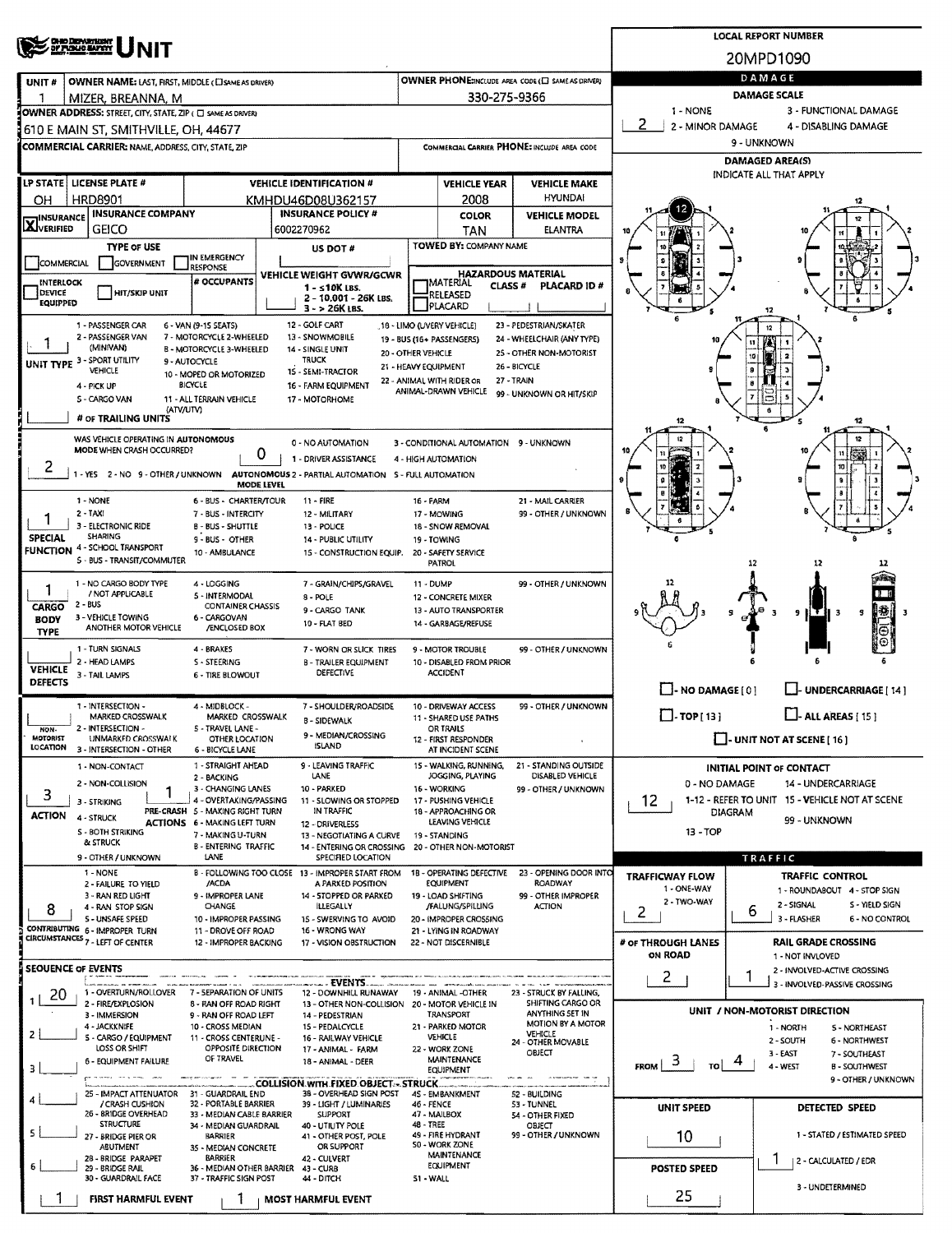|                                                                                                                                                                                                                                                                                                                                                   | <b>CHO DEPARTMENT</b><br>OF PUBLIC RAPRY                                                                                                                                                       |                                                           | <b>LOCAL REPORT NUMBER</b>                               |                                                                         |                                              |                                                               |                                                               |                            |                                                                  |                                                               |  |  |  |
|---------------------------------------------------------------------------------------------------------------------------------------------------------------------------------------------------------------------------------------------------------------------------------------------------------------------------------------------------|------------------------------------------------------------------------------------------------------------------------------------------------------------------------------------------------|-----------------------------------------------------------|----------------------------------------------------------|-------------------------------------------------------------------------|----------------------------------------------|---------------------------------------------------------------|---------------------------------------------------------------|----------------------------|------------------------------------------------------------------|---------------------------------------------------------------|--|--|--|
|                                                                                                                                                                                                                                                                                                                                                   |                                                                                                                                                                                                |                                                           |                                                          |                                                                         |                                              |                                                               |                                                               |                            | 20MPD1090                                                        |                                                               |  |  |  |
| UNIT #                                                                                                                                                                                                                                                                                                                                            | OWNER NAME: LAST, FIRST, MIDDLE (C) SAME AS DRIVER)                                                                                                                                            |                                                           | DAMAGE                                                   |                                                                         |                                              |                                                               |                                                               |                            |                                                                  |                                                               |  |  |  |
| 2                                                                                                                                                                                                                                                                                                                                                 | SAUDE, ANGELA, D<br>OWNER ADDRESS: STREET, CITY, STATE, ZIP ( C SAME AS DRIVER)                                                                                                                |                                                           | <b>DAMAGE SCALE</b><br>1 - NONE<br>3 - FUNCTIONAL DAMAGE |                                                                         |                                              |                                                               |                                                               |                            |                                                                  |                                                               |  |  |  |
|                                                                                                                                                                                                                                                                                                                                                   | 1316 5TH DR NW, NEW PHILADELPHIA, OH, 44663                                                                                                                                                    |                                                           | 2<br>2 - MINOR DAMAGE                                    |                                                                         | 4 - DISABLING DAMAGE                         |                                                               |                                                               |                            |                                                                  |                                                               |  |  |  |
|                                                                                                                                                                                                                                                                                                                                                   | <b>COMMERCIAL CARRIER: NAME, ADDRESS, CITY, STATE, ZIP</b>                                                                                                                                     |                                                           |                                                          |                                                                         |                                              |                                                               | COMMERCIAL CARRIER PHONE: INCLUDE AREA CODE                   |                            | 9 - UNKNOWN                                                      |                                                               |  |  |  |
|                                                                                                                                                                                                                                                                                                                                                   |                                                                                                                                                                                                |                                                           |                                                          |                                                                         |                                              |                                                               |                                                               |                            | <b>DAMAGED AREA(S)</b><br><b>INDICATE ALL THAT APPLY</b>         |                                                               |  |  |  |
|                                                                                                                                                                                                                                                                                                                                                   | LP STATE   LICENSE PLATE #                                                                                                                                                                     |                                                           |                                                          | <b>VEHICLE IDENTIFICATION #</b>                                         |                                              | <b>VEHICLE YEAR</b>                                           | <b>VEHICLE MAKE</b><br>CADILLAC                               |                            |                                                                  |                                                               |  |  |  |
| OН<br><b>INSURANCE</b>                                                                                                                                                                                                                                                                                                                            | K804152<br><b>INSURANCE COMPANY</b>                                                                                                                                                            |                                                           |                                                          | 1G6AC5SX7D0156001<br><b>INSURANCE POLICY #</b>                          |                                              | 2013<br><b>COLOR</b>                                          | <b>VEHICLE MODEL</b>                                          |                            |                                                                  |                                                               |  |  |  |
| <b>X</b> VERIFIED                                                                                                                                                                                                                                                                                                                                 | PROGRESSIVE                                                                                                                                                                                    |                                                           |                                                          | 938577203                                                               |                                              | <b>BLK</b>                                                    | ATS                                                           |                            |                                                                  |                                                               |  |  |  |
|                                                                                                                                                                                                                                                                                                                                                   | <b>TYPE OF USE</b>                                                                                                                                                                             | IN EMERGENCY                                              |                                                          | US DOT #                                                                |                                              | TOWED BY: COMPANY NAME                                        |                                                               |                            |                                                                  |                                                               |  |  |  |
| <b>COMMERCIAL</b><br><b>INTERLOCK</b>                                                                                                                                                                                                                                                                                                             | GOVERNMENT                                                                                                                                                                                     |                                                           | VEHICLE WEIGHT GVWR/GCWR                                 |                                                                         | <b>MATERIAL</b>                              | <b>HAZARDOUS MATERIAL</b>                                     |                                                               |                            |                                                                  |                                                               |  |  |  |
| DEVICE<br><b>EQUIPPED</b>                                                                                                                                                                                                                                                                                                                         | <b>HIT/SKIP UNIT</b>                                                                                                                                                                           | # OCCUPANTS                                               |                                                          | $1 - 510K$ LBS.<br>2 - 10.001 - 26K LBS.                                |                                              | <b>CLASS#</b><br>RELEASED                                     | PLACARD ID#                                                   |                            |                                                                  |                                                               |  |  |  |
|                                                                                                                                                                                                                                                                                                                                                   |                                                                                                                                                                                                |                                                           |                                                          | $3 - 26K$ LBS.                                                          |                                              | <b>PLACARD</b>                                                |                                                               |                            | 12                                                               |                                                               |  |  |  |
| 12 - GOLF CART<br>23 - PEDESTRIAN/SKATER<br>1 - PASSENGER CAR<br>6 - VAN (9-15 SEATS)<br>18 - LIMO (LIVERY VEHICLE)<br>7 - MOTORCYCLE 2-WHEELED<br>13 - SNOWMOBILE<br>2 - PASSENGER VAN<br>24 - WHEELCHAIR (ANY TYPE)<br>19 - BUS (16+ PASSENGERS)<br>(MINIVAN)<br><b>B - MOTORCYCLE 3-WHEELED</b><br>14 - SINGLE UNIT<br>25 - OTHER NON-MOTORIST |                                                                                                                                                                                                |                                                           |                                                          |                                                                         |                                              |                                                               |                                                               |                            |                                                                  |                                                               |  |  |  |
|                                                                                                                                                                                                                                                                                                                                                   | UNIT TYPE 3 - SPORT UTILITY                                                                                                                                                                    | 9 - AUTOCYCLE                                             |                                                          |                                                                         |                                              |                                                               |                                                               |                            |                                                                  |                                                               |  |  |  |
|                                                                                                                                                                                                                                                                                                                                                   | VEHICLE<br>4 - PICK UP                                                                                                                                                                         | 10 - MOPED OR MOTORIZED<br><b>BICYCLE</b>                 |                                                          |                                                                         |                                              |                                                               |                                                               |                            |                                                                  |                                                               |  |  |  |
|                                                                                                                                                                                                                                                                                                                                                   | 5 - CARGO VAN<br>(ATV/UTV)                                                                                                                                                                     | 11 - ALL TERRAIN VEHICLE                                  |                                                          | 17 - MOTORHOME                                                          |                                              | ANIMAL-DRAWN VEHICLE                                          | 99 - UNKNOWN OR HIT/SKIP                                      |                            |                                                                  |                                                               |  |  |  |
|                                                                                                                                                                                                                                                                                                                                                   | # OF TRAILING UNITS                                                                                                                                                                            |                                                           |                                                          |                                                                         |                                              |                                                               |                                                               |                            | s                                                                | 12                                                            |  |  |  |
|                                                                                                                                                                                                                                                                                                                                                   | WAS VEHICLE OPERATING IN AUTONOMOUS<br>MODE WHEN CRASH OCCURRED?                                                                                                                               |                                                           |                                                          | 0 - NO AUTOMATION<br>1 - DRIVER ASSISTANCE                              |                                              | 3 - CONDITIONAL AUTOMATION 9 - UNKNOWN<br>4 - HIGH AUTOMATION |                                                               |                            |                                                                  | $^{12}$<br>n                                                  |  |  |  |
|                                                                                                                                                                                                                                                                                                                                                   | 1 - YES 2 - NO 9 - OTHER / UNKNOWN                                                                                                                                                             |                                                           |                                                          |                                                                         |                                              | w                                                             |                                                               |                            |                                                                  |                                                               |  |  |  |
|                                                                                                                                                                                                                                                                                                                                                   |                                                                                                                                                                                                |                                                           | MODE LEVEL                                               | AUTONOMOUS 2 - PARTIAL AUTOMATION 5 - FULL AUTOMATION                   |                                              |                                                               |                                                               |                            |                                                                  |                                                               |  |  |  |
|                                                                                                                                                                                                                                                                                                                                                   | 1 - NONE<br>$2 - TAXi$                                                                                                                                                                         | 6 - BUS - CHARTER/TOUR<br>7 - BUS - INTERCITY             |                                                          | $11 -$ FIRE<br>12 - MILITARY                                            | <b>16 - FARM</b>                             | 17 - MOWING                                                   | 21 - MAIL CARRIER<br>99 - OTHER / UNKNOWN                     |                            |                                                                  |                                                               |  |  |  |
| 1<br><b>SPECIAL</b>                                                                                                                                                                                                                                                                                                                               | 3 - ELECTRONIC RIDE<br>SHARING                                                                                                                                                                 | 8 - BUS - SHUTTLE<br>9 - BUS - OTHER                      |                                                          | 13 - POLICE<br>14 - PUBLIC UTILITY                                      |                                              | 18 - SNOW REMOVAL<br>19 - TOWING                              |                                                               |                            |                                                                  |                                                               |  |  |  |
| <b>FUNCTION</b>                                                                                                                                                                                                                                                                                                                                   | 4 - SCHOOL TRANSPORT<br>S - BUS - TRANSIT/COMMUTER                                                                                                                                             | 10 - AMBULANCE                                            |                                                          | 15 - CONSTRUCTION EQUIP.                                                |                                              | 20 - SAFETY SERVICE                                           |                                                               |                            |                                                                  |                                                               |  |  |  |
|                                                                                                                                                                                                                                                                                                                                                   |                                                                                                                                                                                                |                                                           |                                                          |                                                                         |                                              | PATROL                                                        |                                                               |                            |                                                                  |                                                               |  |  |  |
| 1 - NO CARGO BODY TYPE<br>4 - LOGGING<br>7 - GRAIN/CHIPS/GRAVEL<br>1<br>/ NOT APPLICABLE<br>S - INTERMODAL<br>8 - POLE                                                                                                                                                                                                                            |                                                                                                                                                                                                |                                                           |                                                          |                                                                         |                                              | 11 - DUMP<br>12 - CONCRETE MIXER                              | 99 - OTHER / UNKNOWN                                          |                            |                                                                  |                                                               |  |  |  |
| <b>CARGO</b><br><b>BODY</b>                                                                                                                                                                                                                                                                                                                       | $2 - BUS$<br>3 - VEHICLE TOWING                                                                                                                                                                | <b>CONTAINER CHASSIS</b><br>6 - CARGOVAN                  |                                                          | 9 - CARGO TANK<br>10 - FLAT BED                                         |                                              | 13 - AUTO TRANSPORTER<br>14 - GARBAGE/REFUSE                  |                                                               |                            | 9 H T H                                                          | 9                                                             |  |  |  |
| <b>TYPE</b>                                                                                                                                                                                                                                                                                                                                       | ANOTHER MOTOR VEHICLE                                                                                                                                                                          | /ENCLOSED BOX                                             |                                                          |                                                                         |                                              |                                                               |                                                               |                            |                                                                  |                                                               |  |  |  |
|                                                                                                                                                                                                                                                                                                                                                   | 1 - TURN SIGNALS<br>2 - HEAD LAMPS                                                                                                                                                             | 4 - 8RAKES<br>S-STEERING                                  |                                                          | 7 - WORN OR SLICK TIRES<br><b>B - TRAILER EQUIPMENT</b>                 |                                              | 9 - MOTOR TROUBLE<br>10 - DISABLED FROM PRIOR                 | 99 - OTHER / UNKNOWN                                          |                            |                                                                  |                                                               |  |  |  |
| <b>VEHICLE</b><br><b>DEFECTS</b>                                                                                                                                                                                                                                                                                                                  | 3 - TAIL LAMPS                                                                                                                                                                                 | 6 - TIRE 81 OWOUT                                         |                                                          | <b>DEFECTIVE</b>                                                        |                                              | <b>ACCIDENT</b>                                               |                                                               | L - NO DAMAGE[0]           |                                                                  | U-UNDERCARRIAGE [ 14 ]                                        |  |  |  |
|                                                                                                                                                                                                                                                                                                                                                   | 1 - INTERSECTION -                                                                                                                                                                             | 4 - MIDBLOCK -                                            |                                                          | 7 - SHOULDER/ROADSIDE                                                   | 10 - DRIVEWAY ACCESS<br>99 - OTHER / UNKNOWN |                                                               |                                                               |                            |                                                                  |                                                               |  |  |  |
| NON-                                                                                                                                                                                                                                                                                                                                              | MARKED CROSSWALK<br>2 - INTERSECTION -                                                                                                                                                         | MARKED CROSSWALK<br>5 - TRAVEL LANE -                     |                                                          | 8 - SIDEWALK                                                            |                                              | 11 - SHARED USE PATHS<br>OR IRAILS                            |                                                               | $\Box$ -TOP[13]            |                                                                  | $\Box$ - ALL AREAS [ 15]                                      |  |  |  |
| <b>MOTORIST</b><br><b>LOCATION</b>                                                                                                                                                                                                                                                                                                                | UNMARKED CROSSWALK<br>3 - INTERSECTION - OTHER                                                                                                                                                 | OTHER LOCATION<br><b>6 - BICYCLE LANE</b>                 |                                                          | 9 - MEDIAN/CROSSING<br><b>ISLAND</b>                                    |                                              | 12 - FIRST RESPONDER<br>AT INCIDENT SCENE                     |                                                               |                            | $\Box$ - UNIT NOT AT SCENE [ 16 ]                                |                                                               |  |  |  |
|                                                                                                                                                                                                                                                                                                                                                   | 1 - NON-CONTACT                                                                                                                                                                                | 1 - STRAIGHT AHEAD                                        |                                                          | 9 - LEAVING TRAFFIC<br>LANE                                             |                                              | 1S - WALKING, RUNNING,<br>JOGGING, PLAYING                    | 21 - STANDING OUTSIDE<br>DISABLED VEHICLE                     |                            | <b>INITIAL POINT OF CONTACT</b>                                  |                                                               |  |  |  |
| 4                                                                                                                                                                                                                                                                                                                                                 | 2 - NON-COLLISION<br>11                                                                                                                                                                        | 2 - BACKING<br>3 - CHANGING LANES                         |                                                          | 10 - PARKED                                                             |                                              | 16 - WORKING                                                  | 99 - OTHER / UNKNOWN                                          | 0 - NO DAMAGE              |                                                                  | 14 - UNDERCARRIAGE                                            |  |  |  |
| <b>ACTION</b>                                                                                                                                                                                                                                                                                                                                     | 3 - STRIKING<br>4 - STRUCK                                                                                                                                                                     | 4 - OVERTAKING/PASSING<br>PRE-CRASH S - MAKING RIGHT TURN |                                                          | 11 - SLOWING OR STOPPED<br>IN TRAFFIC                                   |                                              | 17 - PUSHING VEHICLE<br>18 - APPROACHING OR                   |                                                               | ь                          | 1-12 - REFER TO UNIT 15 - VEHICLE NOT AT SCENE<br><b>DIAGRAM</b> |                                                               |  |  |  |
|                                                                                                                                                                                                                                                                                                                                                   | <b>S-BOTH STRIKING</b>                                                                                                                                                                         | <b>ACTIONS 6 - MAKING LEFT TURN</b><br>7 - MAKING U-TURN  |                                                          | 12 - DRIVERLESS<br>13 - NEGOTIATING A CURVE                             |                                              | LEAVING VEHICLE<br>19 - STANDING                              |                                                               | 13 - TOP                   | 99 - UNKNOWN                                                     |                                                               |  |  |  |
|                                                                                                                                                                                                                                                                                                                                                   | & STRUCK<br>9 - OTHER / UNKNOWN                                                                                                                                                                | 8 - ENTERING TRAFFIC<br>LANE                              |                                                          | 14 - ENTERING OR CROSSING 20 - OTHER NON-MOTORIST<br>SPECIFIED LOCATION |                                              |                                                               |                                                               |                            | TRAFFIC                                                          |                                                               |  |  |  |
|                                                                                                                                                                                                                                                                                                                                                   | 1 - NONE<br>2 - FAILURE TO YIELD                                                                                                                                                               | /ACDA                                                     |                                                          | 8 - FOLLOWING TOO CLOSE 13 - IMPROPER START FROM<br>A PARKED POSITION   |                                              | 18 - OPERATING DEFECTIVE<br><b>EQUIPMENT</b>                  | 23 - OPENING DOOR INTO<br>ROADWAY                             | <b>TRAFFICWAY FLOW</b>     |                                                                  | TRAFFIC CONTROL                                               |  |  |  |
|                                                                                                                                                                                                                                                                                                                                                   | 3 - RAN RED LIGHT                                                                                                                                                                              | 9 - IMPROPER LANE                                         |                                                          | 14 - STOPPED OR PARKED                                                  |                                              | 19 - LOAD SHIFTING                                            | 99 - OTHER IMPROPER                                           | 1 - ONE WAY<br>2 - TWO-WAY | 2 - SIGNAL                                                       | 1 - ROUNDABOUT 4 - STOP SIGN<br>5 - YIELD SIGN                |  |  |  |
|                                                                                                                                                                                                                                                                                                                                                   | 4 - RAN STOP SIGN<br>S - UNSAFE SPEED                                                                                                                                                          | <b>CHANGE</b><br>10 - IMPROPER PASSING                    |                                                          | <b>ILLEGALLY</b><br>1S - SWERVING TO AVOID                              |                                              | /FALLING/SPILLING<br>20 - IMPROPER CROSSING                   | <b>ACTION</b>                                                 | 2                          | 6<br>3 - FLASHER                                                 | <b>6 - NO CONTROL</b>                                         |  |  |  |
|                                                                                                                                                                                                                                                                                                                                                   | CONTRIGUTING 6 - IMPROPER TURN<br>CIRCUMSTANCES <sub>7</sub> - LEFT OF CENTER                                                                                                                  | 11 - DROVE OFF ROAD<br>12 - IMPROPER BACKING              |                                                          | 16 - WRONG WAY<br>17 - VISION OBSTRUCTION                               |                                              | 21 - LYING IN ROADWAY<br>22 - NOT DISCERNIBLE                 |                                                               | # OF THROUGH LANES         |                                                                  | <b>RAIL GRADE CROSSING</b>                                    |  |  |  |
|                                                                                                                                                                                                                                                                                                                                                   | <b>SEQUENCE OF EVENTS</b>                                                                                                                                                                      |                                                           |                                                          |                                                                         |                                              |                                                               |                                                               | <b>ON ROAD</b>             | 1 - NOT INVLOVED                                                 |                                                               |  |  |  |
|                                                                                                                                                                                                                                                                                                                                                   |                                                                                                                                                                                                |                                                           |                                                          | ___ EVENTS __ _                                                         |                                              |                                                               |                                                               | 2                          | ٠Т                                                               | 2 - INVOLVED-ACTIVE CROSSING<br>3 - INVOLVED-PASSIVE CROSSING |  |  |  |
| 20                                                                                                                                                                                                                                                                                                                                                | 1 - OVERTURN/ROLLOVER<br>2 - FIRE/EXPLOSION                                                                                                                                                    | 7 - SEPARATION OF UNITS<br>8 - RAN OFF ROAD RIGHT         |                                                          | 12 - DOWNHILL RUNAWAY<br>13 - OTHER NON-COLLISION 20 - MOTOR VEHICLE IN |                                              | 19 - ANIMAL-OTHER                                             | 23 - STRUCK BY FALLING,<br>SHIFTING CARGO OR                  |                            | UNIT / NON-MOTORIST DIRECTION                                    |                                                               |  |  |  |
|                                                                                                                                                                                                                                                                                                                                                   | 3 - IMMERSION<br>4 - JACKKNIFE                                                                                                                                                                 | 9 - RAN OFF ROAD LEFT<br>10 - CROSS MEDIAN                |                                                          | 14 - PEDESTRIAN<br>15 - PEDALCYCLE                                      |                                              | <b>TRANSPORT</b><br>21 - PARKED MOTOR                         | ANYTHING SET IN<br><b>MOTION BY A MOTOR</b><br><b>VEHICLE</b> |                            | 1 - NORTH                                                        | S - NORTHEAST                                                 |  |  |  |
| 2                                                                                                                                                                                                                                                                                                                                                 | 5 - CARGO / EQUIPMENT<br>LOSS OR SHIFT                                                                                                                                                         | 11 - CROSS CENTERLINE -<br>OPPOSITE DIRECTION             |                                                          | 16 - RAJLWAY VEHICLE<br>17 - ANIMAL - FARM                              |                                              | <b>VEHICLE</b><br>22 - WORK ZONE                              | 24 - OTHER MOVABLE<br>OBJECT                                  |                            | 2 - SOUTH<br>$3 - EAST$                                          | 6 - NORTHWEST<br>7 - SOUTHEAST                                |  |  |  |
| з                                                                                                                                                                                                                                                                                                                                                 | 6 - EQUIPMENT FAILURE                                                                                                                                                                          | OF TRAVEL                                                 |                                                          | 18 - ANIMAL - DEER                                                      |                                              | <b>MAINTENANCE</b><br>EQUIPMENT                               |                                                               | 3 I<br>FROM<br>τoΙ         | 4<br>4 - WEST                                                    | <b>8 - SOUTHWEST</b>                                          |  |  |  |
|                                                                                                                                                                                                                                                                                                                                                   | a na mai manana<br>2S - IMPACT ATTENUATOR 31 - GUARDRAIL END                                                                                                                                   |                                                           |                                                          | COLLISION WITH FIXED OBJECT - STRUCK<br>3B - OVERHEAD SIGN POST         |                                              | 45 - EMBANKMENT                                               | S2 - BUILDING                                                 |                            |                                                                  | 9 - OTHER / UNKNOWN                                           |  |  |  |
|                                                                                                                                                                                                                                                                                                                                                   | / CRASH CUSHION<br>26 - BRIDGE OVERHEAD                                                                                                                                                        | 32 - PORTABLE BARRIER<br>33 - MEDIAN CABLE BARRIER        |                                                          | 39 - LIGHT / LUMINARIES<br><b>SUPPORT</b>                               | 46 - FENCE                                   | 47 - MAILBOX                                                  | S3 - TUNNEL<br>54 - OTHER FIXED                               | <b>UNIT SPEED</b>          |                                                                  | DETECTED SPEED                                                |  |  |  |
| 5                                                                                                                                                                                                                                                                                                                                                 | <b>STRUCTURE</b><br>27 - BRIDGE PIER OR                                                                                                                                                        | 34 - MEDIAN GUARDRAIL<br>BARRIER                          |                                                          | 40 - UTILITY POLE<br>41 - OTHER POST, POLE                              | 48 - TREE                                    | 49 - FIRE HYDRANT                                             | OBJECT<br>99 - OTHER / UNKNOWN                                | 0                          |                                                                  | 1 - STATED / ESTIMATED SPEED                                  |  |  |  |
|                                                                                                                                                                                                                                                                                                                                                   | <b>ABUTMENT</b>                                                                                                                                                                                | 3S - MEDIAN CONCRETE<br><b>BARRIER</b>                    |                                                          | OR SUPPORT                                                              |                                              | SO - WORK ZONE<br><b>MAINTENANCE</b>                          |                                                               |                            |                                                                  |                                                               |  |  |  |
|                                                                                                                                                                                                                                                                                                                                                   | 28 - BRIDGE PARAPET<br>42 - CULVERT<br><b>EQUIPMENT</b><br>36 - MEDIAN OTHER BARRIER 43 - CURB<br>29 - BRIDGE RAIL<br>30 - GUARDRAIL FACE<br>37 - TRAFFIC SIGN POST<br>51 - WALL<br>44 - DITCH |                                                           |                                                          |                                                                         |                                              |                                                               |                                                               | <b>POSTED SPEED</b>        | 2 - CALCULATED / EDR                                             |                                                               |  |  |  |
|                                                                                                                                                                                                                                                                                                                                                   | <b>FIRST HARMFUL EVENT</b>                                                                                                                                                                     |                                                           |                                                          | 3 - UNDETERMINED<br>25                                                  |                                              |                                                               |                                                               |                            |                                                                  |                                                               |  |  |  |
|                                                                                                                                                                                                                                                                                                                                                   |                                                                                                                                                                                                |                                                           |                                                          | <b>MOST HARMFUL EVENT</b>                                               |                                              |                                                               |                                                               |                            |                                                                  |                                                               |  |  |  |